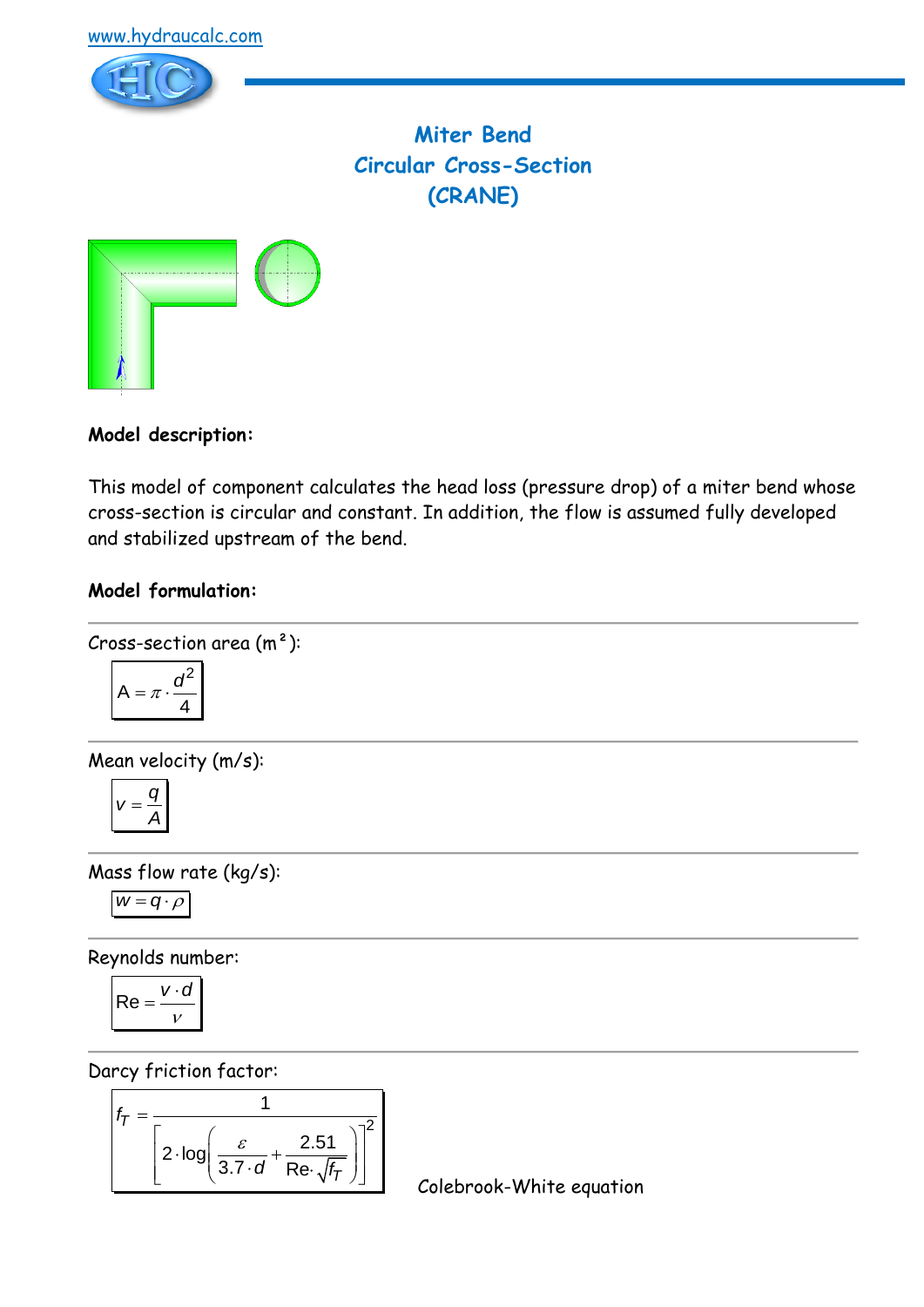

Resistance coefficient for a miter bend:

 $K = f(\alpha, f)$ 

([1] Appendix A-29)

| ĸ                 | K/f <sub>T</sub> |
|-------------------|------------------|
| $2 f_T$           | 2                |
| $4f_T$            | 4                |
| $8f_{\text{T}}$   | 8                |
| 15 $fT$           | 15               |
| 25 f <sub>T</sub> | 25               |
| 40 $fT$           | 40               |
| 60 $fT$           | 60               |
|                   |                  |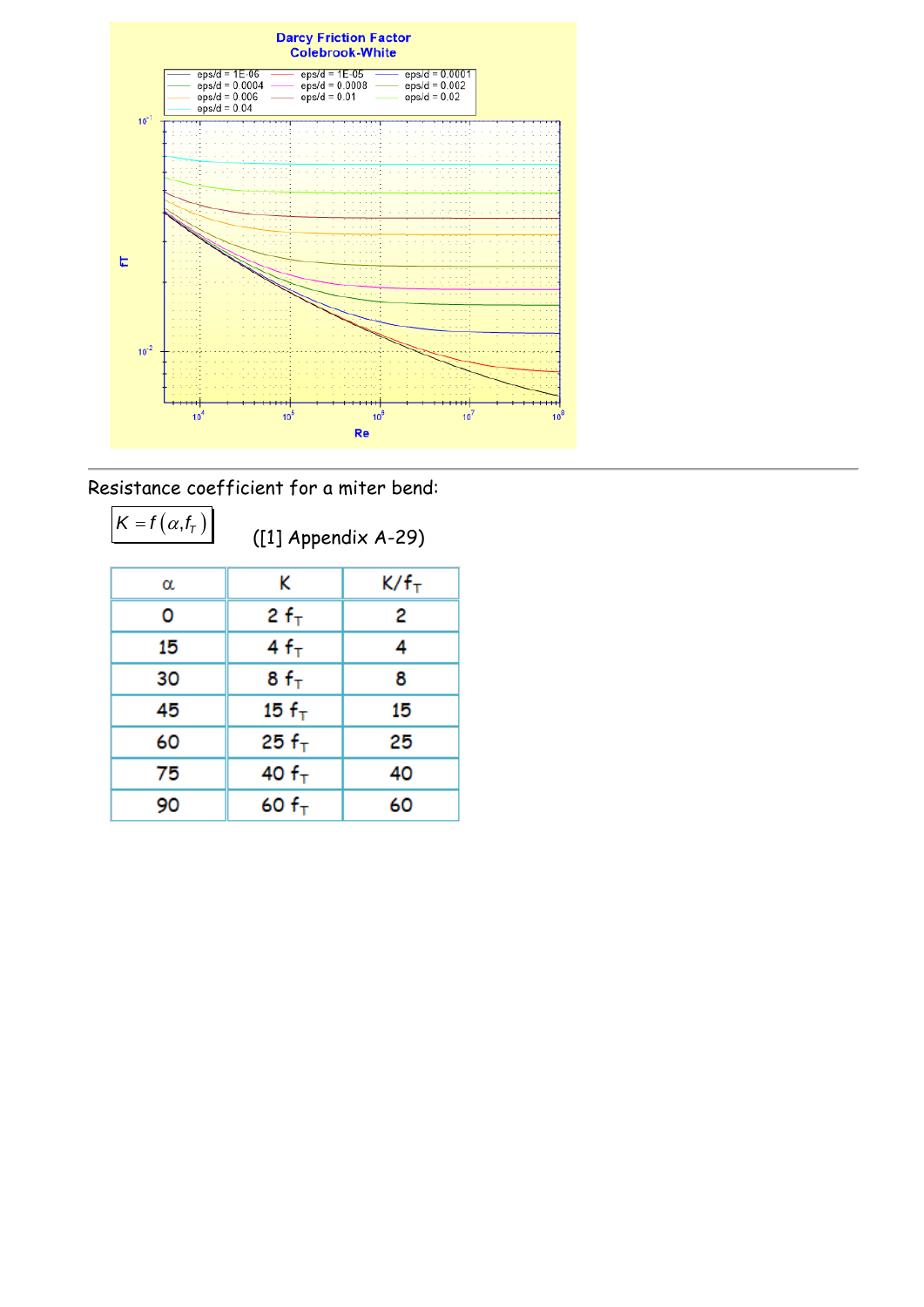

Total pressure loss coefficient (based on mean velocity in bend):

$$
K_B=K
$$

Total pressure loss (Pa):

$$
\Delta P = K_B \cdot \frac{\rho \cdot v^2}{2}
$$

Total head loss of fluid (m):

$$
\Delta H = K_B \cdot \frac{v^2}{2 \cdot g}
$$

Hydraulic power loss (W):

$$
Wh = \Delta P \cdot q
$$

Straight length of equivalent pressure loss (m):

$$
L_{eq} = K_B \cdot \frac{d}{f_{\tau}}
$$

### **Symbols, Definitions, SI Units:**

- d Pipe internal diameter (m)
- $A$  Cross-section area  $(m<sup>2</sup>)$
- q Volume flow rate  $(m^3/s)$
- v Mean velocity (m/s)
- w Mass flow rate (kg/s)
- Re Reynolds number ()
- Absolute roughness of walls (m)
- $f_T$  Darcy friction factor